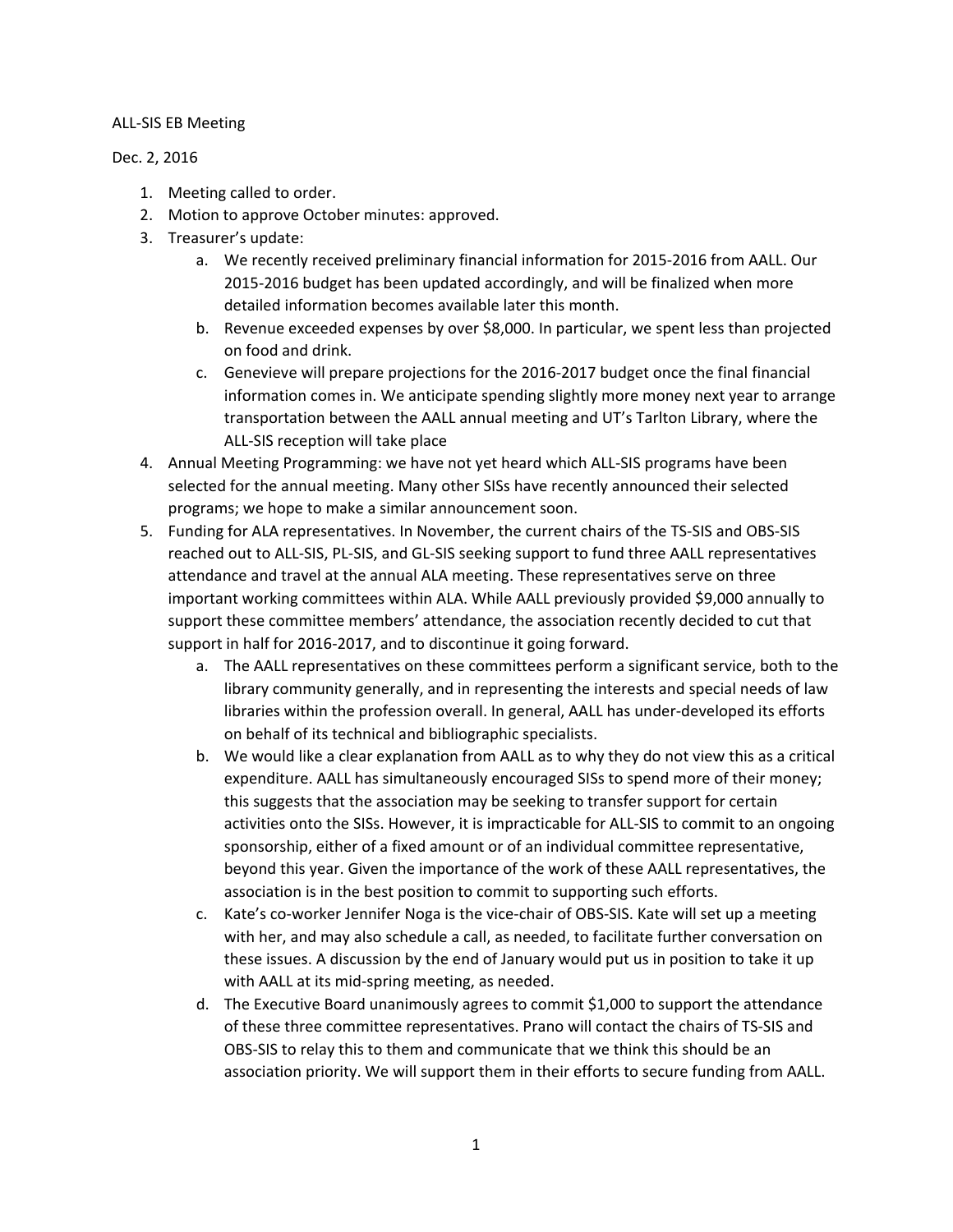- 6. Revamping the "Knowledge Center": On Dec. 1, Stacy Etheredge shared news of this project from AALL. The Knowledge Center is hosted on AALLNET and "provides an opportunity for members to easily and conveniently access expertise and resources from their AALL colleagues in one place." The SIS Council has requested that ALL-SIS designate a contact person to manage our contributions to this project by 12/15.
	- a. Ellen Augustiniak (our webmaster) is unanimously agreed to be the first choice for the contact person, if she is willing. If she is unable to take this on, we can turn to Eliza Fink who is the Web Committee's liaison to the Social Media Committee. We may also appoint a board member or any other member if needed.
	- b. Prano will contact Ellen to confirm.
- 7. Strategic Plan. The Strategic Planning Committee submitted a draft of the strategic plan on Nov. 18. They are now awaiting our instructions on next steps.
	- a. Ultimately, the board would like to seek feedback from the SIS committee chairs, as well as put the plan to a vote by the entire membership.
	- b. The draft is very ambitious and includes bulleted lists of concrete steps to achieve larger objectives. It appears significantly more detailed than the AALL strategic plan. The board would like to preserve some flexibility in the plan to allow future boards to devote attention to their individual priorities, in line with the SIS's larger strategic goals.
	- c. The board would like more information about the committee's process and how the document was drafted. Kate will set up a discussion of the plan with committee chair Amanda Runyon.
	- d. Meanwhile, Genevieve will store the draft in the board's Dropbox. Board members are encouraged to provide comments and edits (preferably as annotations, rather than changing the document at this stage).
- 8. SIS Branding. ALL-SIS has historically had its own distinct branding (*e.g.*, the small mortarboard over the "A"). AALL has recently decided that there can be no independent SIS branding; only AALL branding is acceptable. Prano will share the latest communications on this initiative. This has already been communicated to the webmaster and newsletter committee.
	- a. This is generally felt to exemplify a more heavy-handed approach by AALL taken in recent months. Prano will communicate this sentiment to the SIS council.
- 9. Committees.
	- a. Each board member should continue to check in with their committee-chair liaisons to confirm their progress on the timeline project.
	- b. We will also begin requesting a mid-year report from each committee. This will be highly informal; a paragraph update is fine. Board liaisons may alternatively set up time for a brief call with a chair to discuss the committee's status, if that is more convenient. We want to encourage the committees to be candid and share any challenges or obstacles they may be facing.
	- c. Research and Scholarship Committee: Kate raised a question over one of the eligibility criteria for the committee's grant, which required that the applicant be employed by an academic law library. It was unclear why this requirement was in place, and is problematic in that it may disqualify applicants who are unemployed or employed by information vendors or others whose research could benefit ALL-SIS members. (ALL-SIS